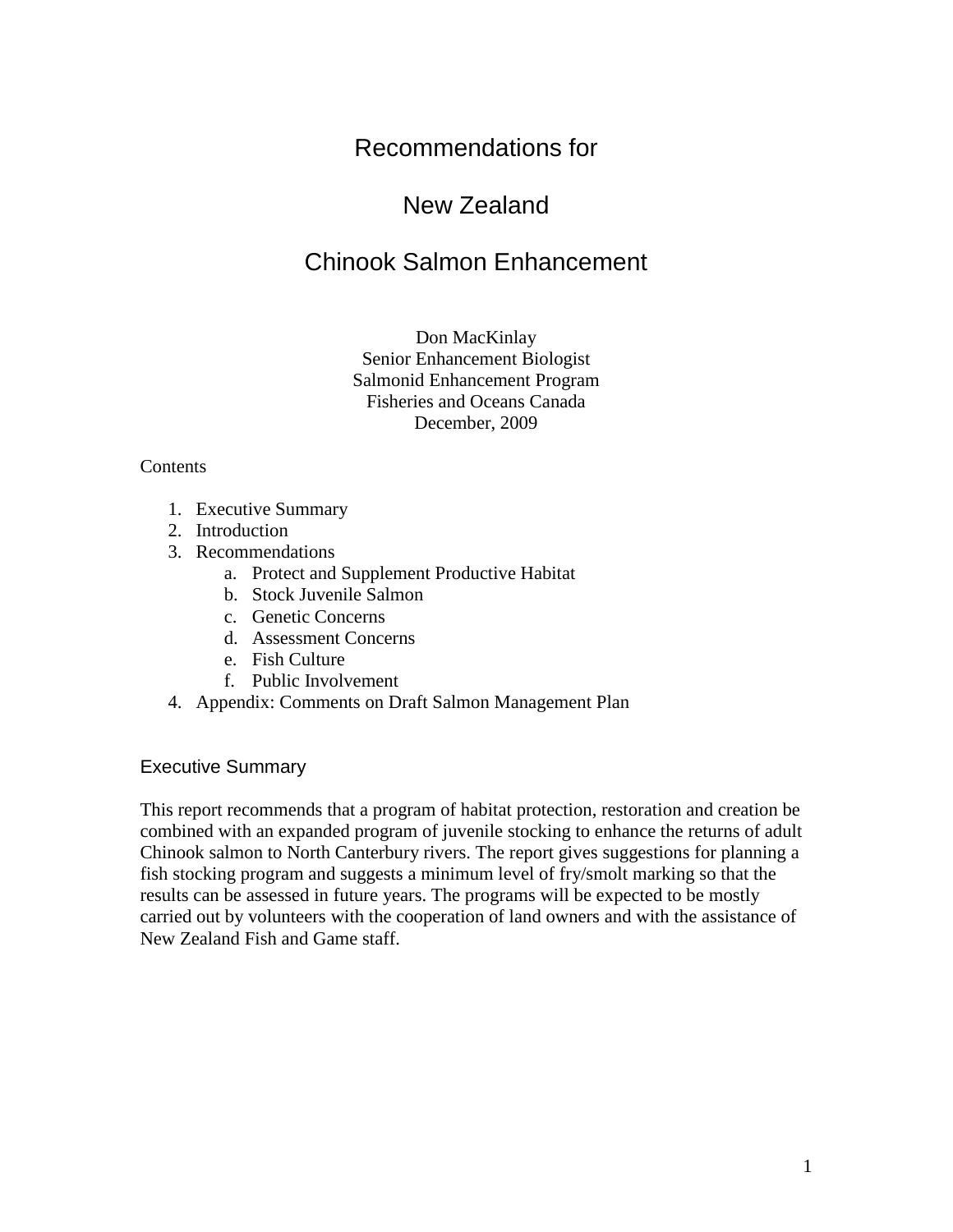## **Introduction**

In April and May of 2009, I travelled to New Zealand to observe some of the operations involved with the management of Chinook salmon in the North Canterbury Region near Christchurch. For about 10 days, I was escorted by Steve Terry and others to view some hatchery operations and on a helicopter tour of spawning streams. I had discussions with many people, from fishermen to fish researchers, about the issues facing the Chinook populations, both present and historical. After this very short introduction to the subject, I provided some preliminary perspectives and recommendations at a couple of workshops for Fish and Game New Zealand staff and interested members of the public. Upon returning to Canada, I did some further reading on Chinook salmon in New Zealand and compiled some reference material from Canadian projects that I think would be useful to people in New Zealand in moving their program forward. This report is a summary of the recommendations that I made at the workshops, supplemented by some more detailed work on some topics and pointers to other resources that I think would be helpful.

The main two areas covered in the workshops in New Zealand were 1) the Canadian Salmonid Enhancement Program (SEP) approach to stock enhancement and 2) how this approach can be applied to the New Zealand situation. These topics were discussed using PowerPoint, so these slide shows are also included as a supplement to this report. Since they provide the background for the recommendations that I made, they should probably be viewed before reading this report. I have annotated the slides to reflect the points I discussed during the presentations.



The basic nature of salmon enhancement is fairly simple: 1) Find out what is limiting the population and 2) Try various techniques to reduce the limiting factor. Salmon go through various life stages during which their environmental requirements are distinctive:

- Spawning adults require unencumbered passage to their spawning grounds;
- Spawning grounds need good quality substrate and sufficiently high flow of quality water throughout the incubation period;
- Rearing waters need to have abundant forage, good refuge conditions and few predators;
- Estuarine waters may need a gradual transition to high salinity accompanied by abundant forage; and
- Ocean waters require forage, refuge and currents that allow return to the natal streams (or others).

Each life stage requires an environment with enough capacity to allow the population to pass through to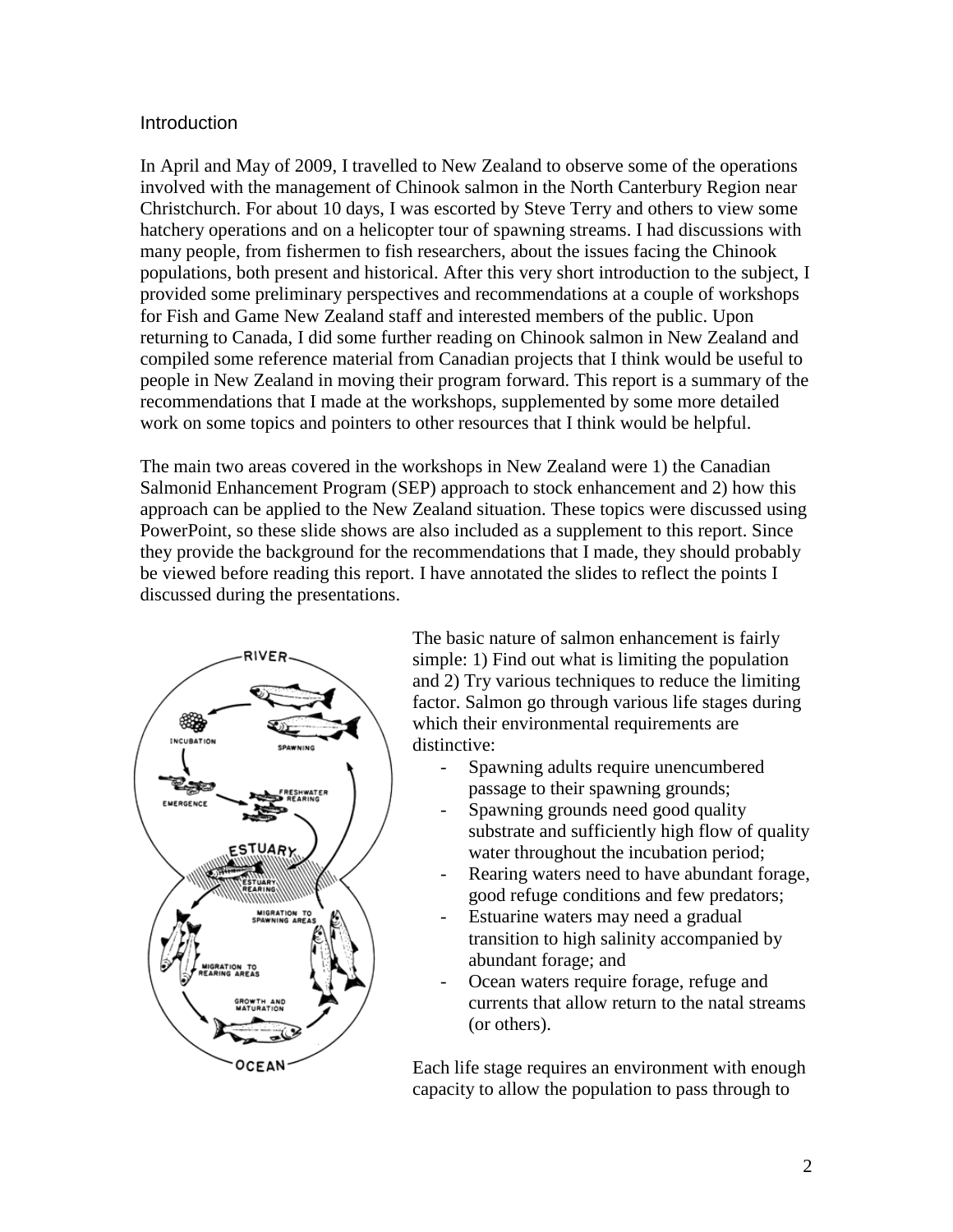the next life stage with sufficient numbers to populate it fully. Each life stage, and the habitat in which it lives, is a potential bottle-neck that can limit the productivity of the whole system.

Enhancement techniques can be used to supplement or replace natural environmental carrying capacities (There are many techniques available, but this report will only focus on a few deemed most relevant to the New Zealand situation).

The preference of the Canadian Salmonid Enhancement Program is to:

- First, maximize the natural carrying capacity of an ecosystem,
- Second, supplement that capacity artificially if it is insufficient for particular life stages, and
- Finally, replace that capacity if it is missing from particular life stages.

Natural capacity is maximized by regulating fisheries to allow sufficient escapement and by protecting and restoring productive habitat. Supplementation of capacity involves creating new habitat and culturing fish during early life-history stages to augment natural production. Replacement of carrying capacity involves determining where bottlenecks in productivity occur and providing an artificial means of meeting the requirements of those missing life history components.

# Recommendations

Following are the recommendations that I made at the NZ F&G workshops, with some explanatory text:

1. "Protect the salmon habitat that exists, add to it if possible."

a) Habitat Protection: The first and most obvious improvement that I could see would be



to make every effort to eventually exclude cattle and other livestock from the few spawning streams in the high country. I think that the impact of livestock in these streams is well-understood in New Zealand and does not have to be belaboured here. This would entail changes in range management practices and probably fairly extensive fencing in some areas. The current approach being pursued by NZ F&G and its volunteer army, of working with the landowners in a cooperative and respectful way, reflects the

practice that has shown the most successful outcomes in Canada. Through education and mutual understanding, many areas of Canadian rivers have been restored to productivity after severe degradation from agricultural practices. The process takes time but a healthy salmon population is a long-term investment that is worth the patience required to attain it.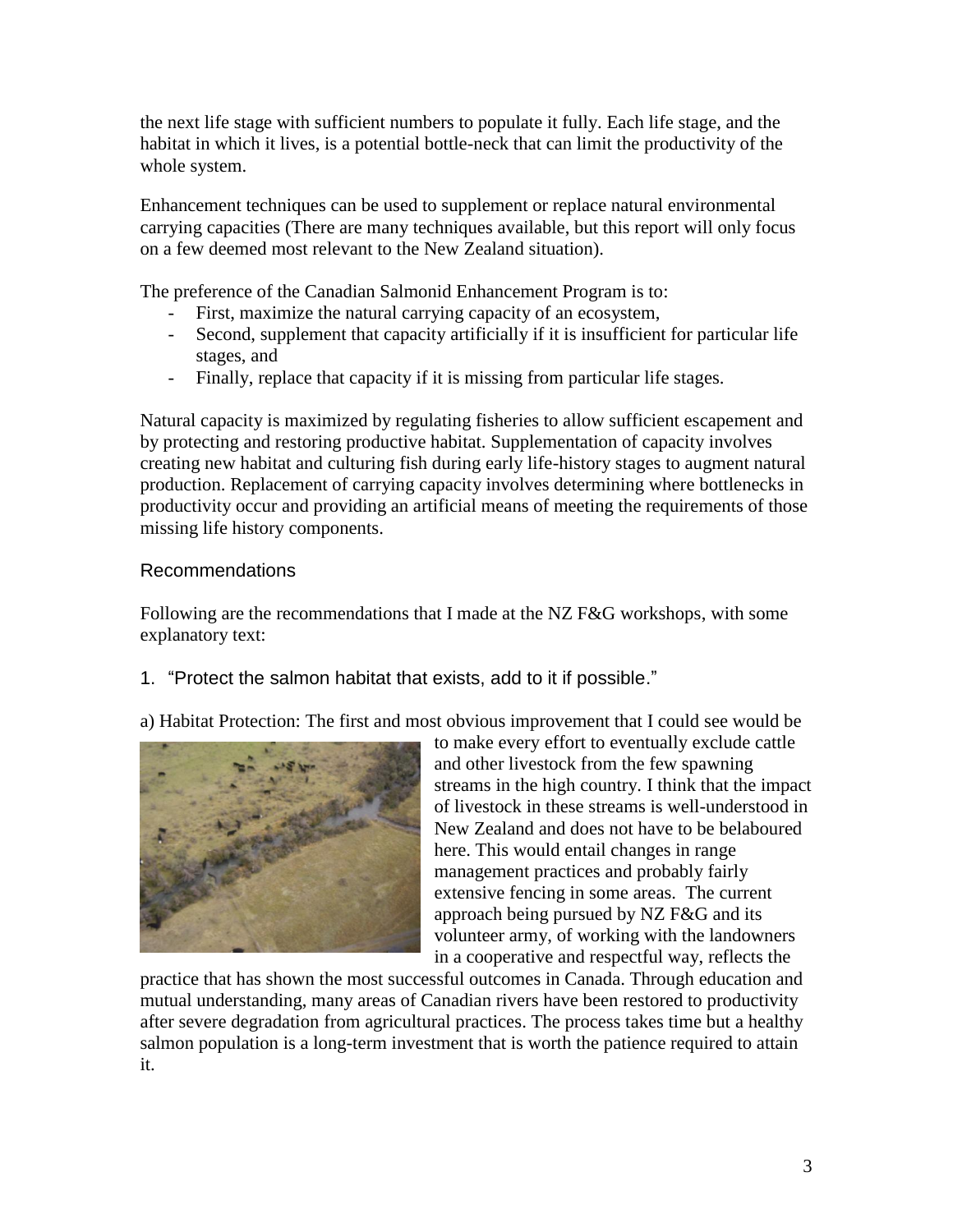b) Habitat Restoration: The second improvement that I would recommend would be to develop a long-term plan for the rehabilitation of damaged habitat that would include providing meaningful roles for both landowners and volunteers in making preassessments of the productivity of stream habitats, implementing restorative measures and making post-assessments of productivity a few years after the habitats have been restored. I have included some reference material from Canada that shows techniques for 'bio-engineering' streams so that fish habitat is improved and stream bed stability is improved, mostly through fencing, rock placement and riparian planting. These techniques may require extensive adaptation to New Zealand conditions due to differences in the preferred riparian vegetation and different flow and flood conditions. That is why it is important to assess the pre- and post- conditions to see what kinds of measures work best in the various environments that New Zealand has to offer.

c) Habitat Creation: The third improvement recommendation involves planning for potential salmon habitat creation projects along the mainstem rivers of the Canterbury Plains. It is clear that the mainstem rivers, which flood frequently, are not ideal habitats for rearing juvenile salmon, and in some cases even inhibit the ability of adult salmon to reach the spawning grounds during floods. I am proposing that it might be possible to try to control some of the riparian zones of these rivers to provide refuges during floods. If riparian planting were combined with side channel protection or construction, the impact of floods on juvenile fish populations might be reduced considerably.



**Potential for side-channel rearing in braided streams.**

d) Resources: I have provided the very large manual used for habitat restoration and creation for projects in Canada on my website at: [www.fishbiologycongress.org/newzealand.](http://www.fishbiologycongress.org/nz)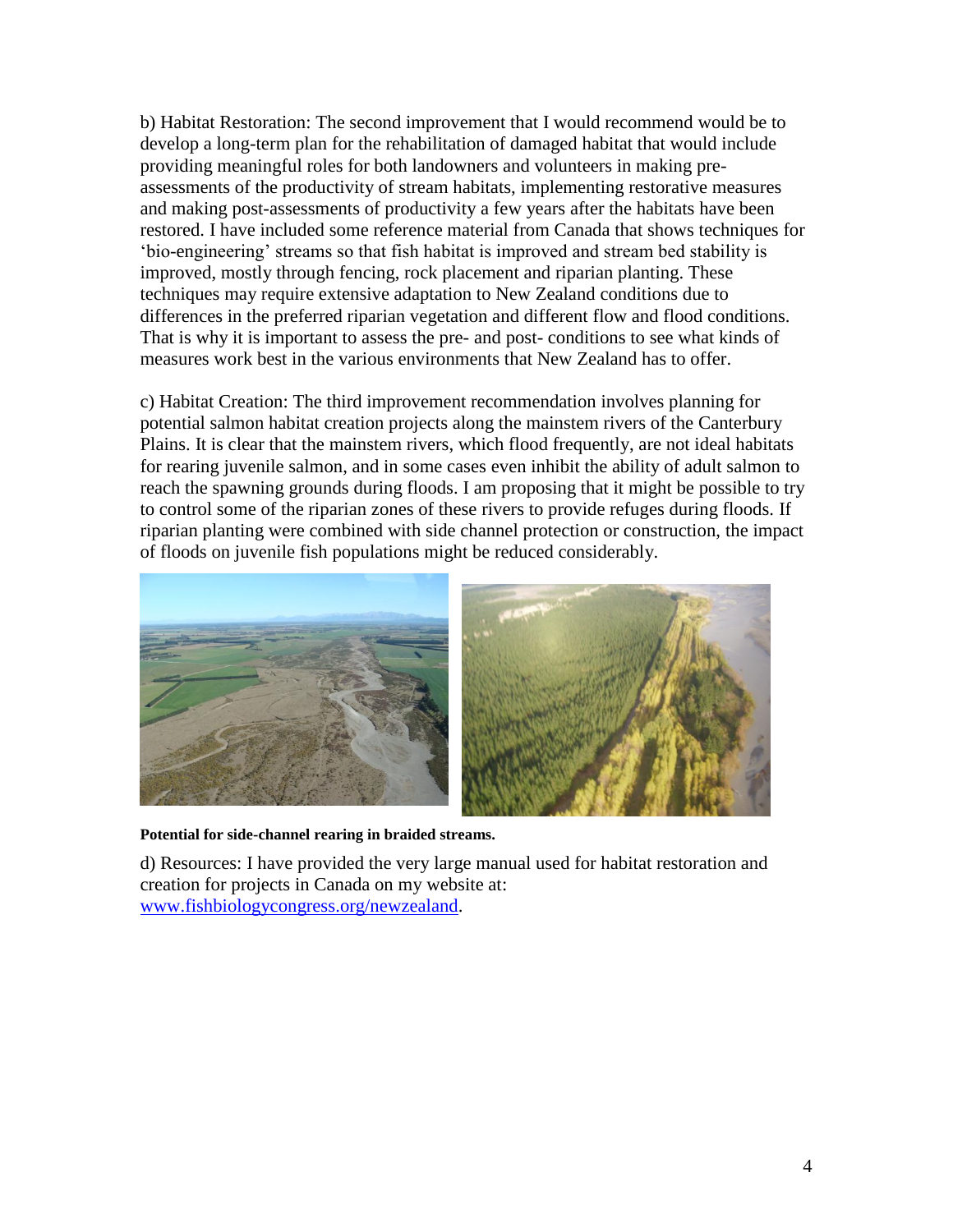2. "Stock fish in both productive and marginal parts of ecosystems."

The key to stocking for enhancement is to be able to determine what numbers to stock and where to stock them. To try to determine these, I have created the Salmon Stocking Decision Tool in Excel. The SSDT takes inputs such as stream length and quality and calculates habitat capacity, from which are calculated the maximum numbers of fish that could survive in those habitats at various life stages. It is important to stress that the SSTD is a TOOL and not a final analysis. All of the inputs can be modified to reflect a better understanding of the input criteria (highlighted in the tables), and the tool can be used to 'play around' with different scenarios for each river. Also, other rivers/streams can be easily added to the tool for evaluation.

The SSDT strives to answer a number of questions about salmon in NZ:

a) What output of juveniles is likely to produce the maximum number of salmon?

I used information that indicated that the maximum sustainable stock size (assumed to be the ocean carrying capacity, at least for the years in the record I saw) for the Rakaia and Wiamakariri Rivers were approximately 20,000 and 10,000 returning salmon adults, respectively. At a 1% smolt-to-adult return rate (current estimate), this would require 2 million and 1 million smolts entering the ocean. Reasonable estimates of wild-spawned survival rates for Chinook salmon from Canadian streams (with wide ranges depending on stream conditions) would be: ~50% of eggs would be fertilized (range of 30-70%), ~50% of those would survive in-stream incubation to the fry stage (range of 20-80%) and  $\sim$ 20% of fry would survive to the smolt stage (10-30%). These estimates are meant as a 'first cut' and can be easily changed in the SSTD in response to better information. The SSTD calculates that to achieve the 2 million smolt target for the Rakaia would require 10 million fry, 20 million eggs and about 27,000 spawners. This is actually larger than the targeted 20,000 population size, which indicates that at these rates of survival, the population would not be self sustaining, and would not be able to sustain any level of harvest.

Estimates of Wild Spawners needed to sustain maximum yield

| River  | Ocean<br>Capacity | <b>Smolts</b><br>Required | Wild Fry<br>Required | Wild Eggs<br>Required | Wild<br>Spawn<br>Required |
|--------|-------------------|---------------------------|----------------------|-----------------------|---------------------------|
| Rakaia | 20,000            | 2,000,000                 | 10,000,000           | 20,000,000            | 26,667                    |
| Waimak | 10,000            | 1,000,000                 | 5,000,000            | 10,000,000            | 13,333                    |

If hatchery releases were used to provide the 2 million smolts required to meet the oceanreturn target of 20,000 adults for the Rakaia, only 1,850 adults would be required to produce the 2 million smolts (at a fecundity of 3000 eggs per female, fertilization success of 95%, incubation survival of 95%, rearing survival of 80%). This would theoretically allow over 18,000 to be caught without endangering the population.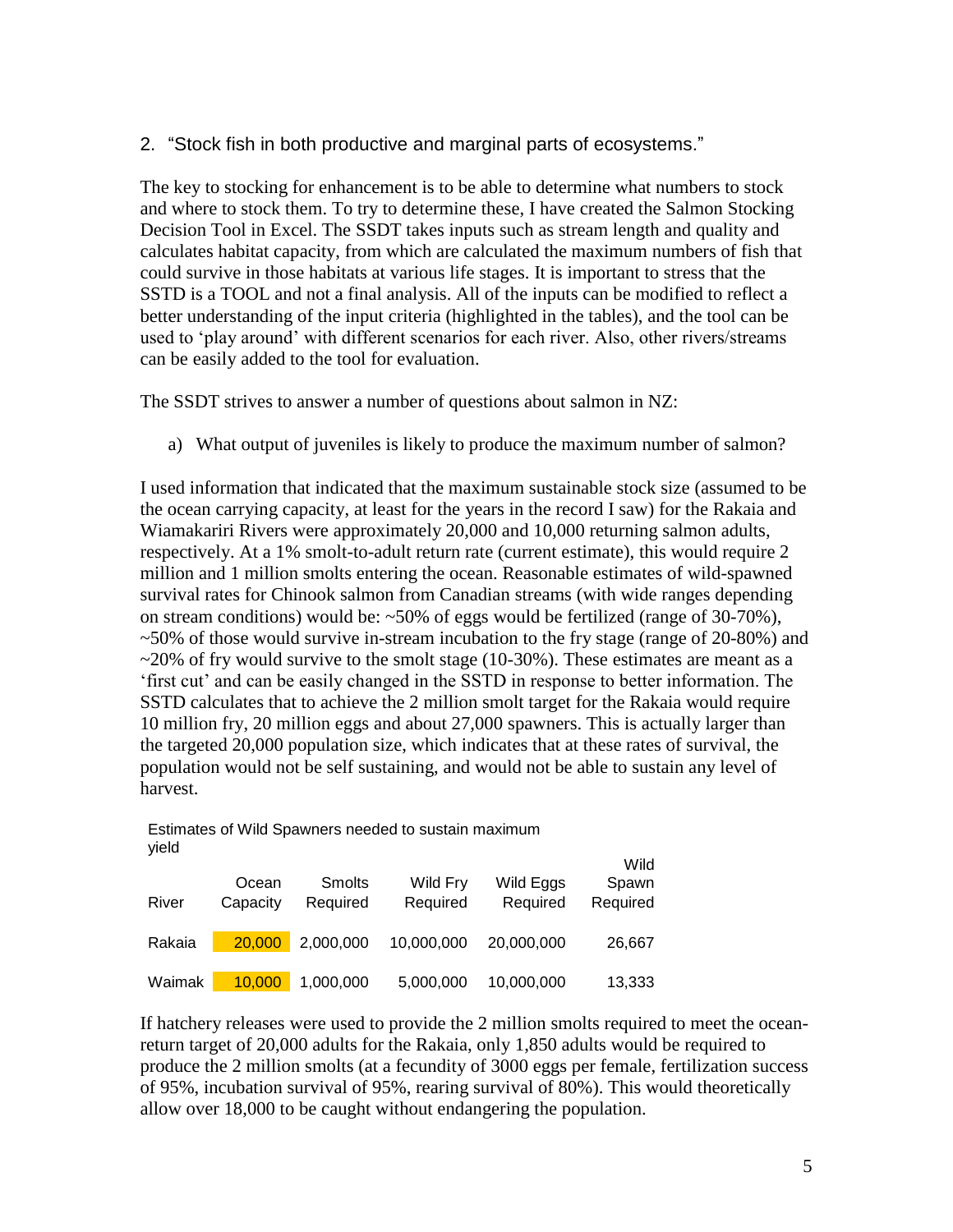Estimates of Hatchery Spawners needed to sustain maximum yield

|        | Ocean    | Hatch Fry | Hatch<br>Eggs | Hatch Spawn |
|--------|----------|-----------|---------------|-------------|
| River  | Capacity | Required  | Required      | Required    |
| Rakaia | 20,000   | 2,500,000 | 2,631,579     | 1,847       |
| Waimak | 10,000   | 1,250,000 | 1,315,789     | 923         |

|            | Survival Rate Criteria (input table): |         |       |             |        |        |        |
|------------|---------------------------------------|---------|-------|-------------|--------|--------|--------|
|            | Spawn-                                |         | Frv-  |             | Spawn- | Spawn- | Spawn- |
|            | Egg                                   | Egg-Fry | Smolt | Smolt-Adult | Fry    | Smolt  | Adult  |
| Wild       | 0.50                                  | 0.50    | 0.20  | 0.01        | 0.25   | 0.05   | 0.0005 |
| Hatchery   | 0.95                                  | 0.95    | 0.80  | 0.01        | 0.90   | 0.72   | 0.0072 |
|            |                                       |         |       |             |        |        |        |
| Fecundity: | 3.000                                 |         |       |             |        |        |        |

## **The take-home message is that wild spawning will be insufficient to meet harvest expectations, and some hatchery supplementation will be required.**

b) What output of juveniles can be expected from current spawning streams?

The Habitat Capacity portion of the SSDT estimates the current capacities of the springfed creeks in the upper Rakaia and Waimakariri Rivers. Adult spawner/incubation capacity and juvenile rearing capacity are very different things, so they are treated separately. The area required per adult of optimal spawning habitat  $(-1)$  square metre) is coincidentally nearly equivalent to the area that is required to rear one smolt (based on Canadian experience, and again, highly variable dependent on the quality of the habitat), even though a pair of adults start out with ~3000 eggs. **Therefore, a great deal more area is required to rear the progeny from mating salmon than is required to spawn and incubate them.** 

The data on length and width for the NZ streams was provided by Steve Terry of NZ F&G, who also included an estimate of the proportion of the stream length that would be considered productive habitat (separate values were given for spawning and rearing proportions).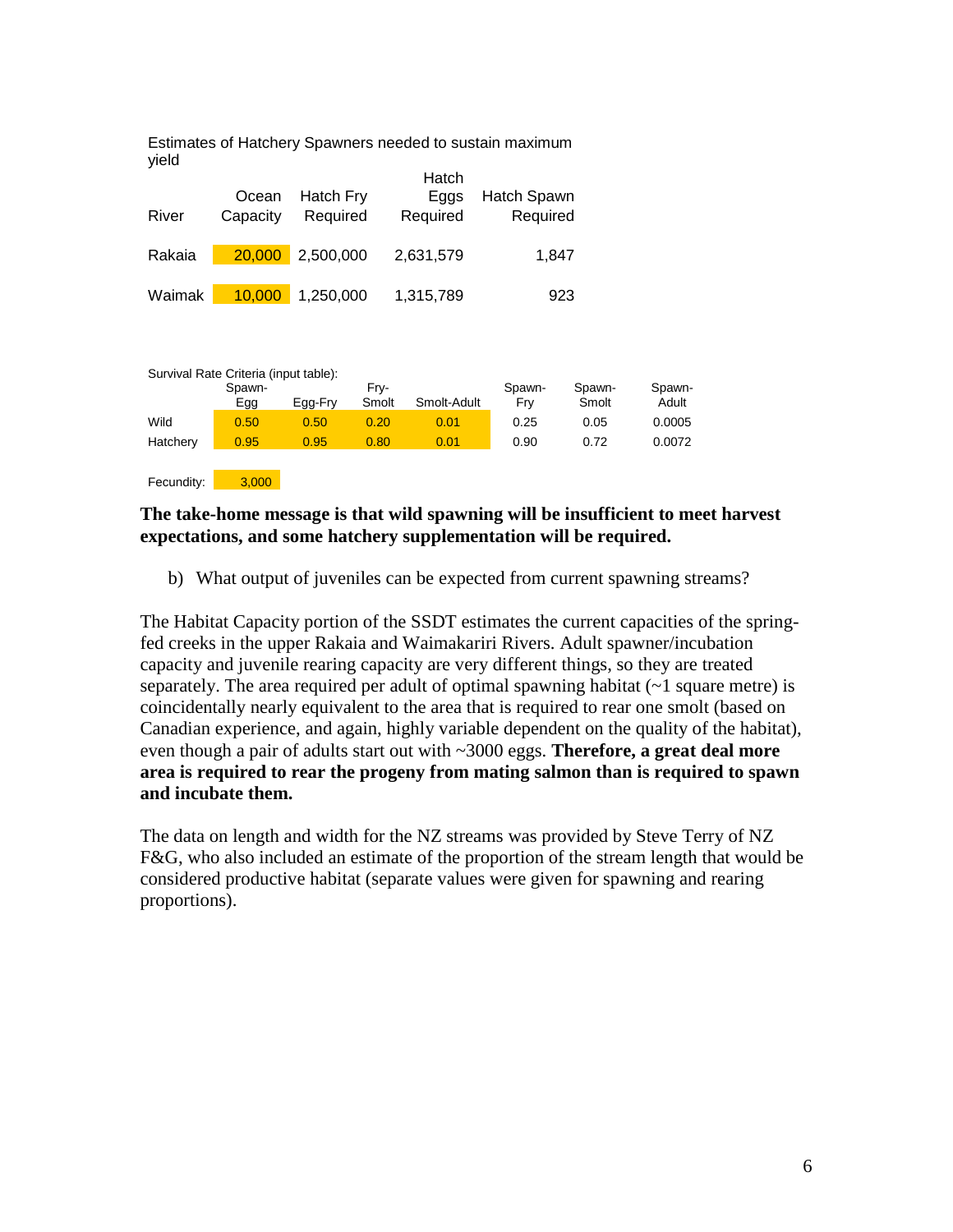|        |                 |                |                | Total   |           |          |
|--------|-----------------|----------------|----------------|---------|-----------|----------|
| River  | Stream          | Length         | Width          | Area    | Spawnable | Rearable |
|        | Hydra           |                |                |         |           |          |
| Rakaia | Waters          | 17             | 4              | 68,000  | 0.6       | 0.8      |
|        | Manuka Pt       | 6              | 3              | 18,000  | 0.6       | 0.4      |
|        | Double Hill     | $\overline{2}$ | 3              | 6,000   | 0.6       | 0.4      |
|        | Glenariffe      | 14             | 3              | 42,000  | 0.3       | 0.4      |
|        | Mellish         | 20             | $\overline{2}$ | 40,000  | 0.6       | 0.6      |
|        | Goat Hill       | $\overline{2}$ | $\overline{2}$ | 4,000   | 0.6       | 0.6      |
|        | Montrose        | $\overline{2}$ | 1              | 2,000   | 0.4       | 0.6      |
|        | Total           | 63             | 18             | 180,000 |           |          |
|        |                 |                |                |         |           |          |
| Waimak | Poulter         | 3              | 3              | 9,000   | 0.6       | 0.8      |
|        | Thompson        | 4              | 5              | 20,000  | 0.6       | 0.4      |
|        | Winding         | 10             | 3              | 30,000  | 0.4       | 0.4      |
|        | Cass Hill       | 8              | 4              | 32,000  | 0.4       | 0.3      |
|        | Cora Lynn       | 3              | 5              | 15,000  | 0.6       | 0.4      |
|        | <b>Hacketts</b> | $\overline{2}$ | 3              | 6,000   | 0.3       | 0.4      |
|        | Silverstream    | 10             | 3              | 30,000  | 0.1       | 0.3      |
|        | Total           | 76             | 26             | 142,000 |           |          |

Using the life-stage survival rates discussed above, the SSDT calculated the habitat capacities for these streams (adult spawning and smolt rearing). It also calculated the minimum number of spawners required to fully seed the streams with juveniles to match their juvenile-rearing capacity (minimum spawn column). It also used the actual 2009 escapement estimates for each stream to estimate the number of juveniles expected to be produced and whether that number exceeds the carrying capacity or not, and estimates the 'excess' fry produced for that stream. A negative 'excess' value indicates that the current spawners will not have fully seeded that stream with fry.

The calculated spawner capacity is very high for these streams and far exceeds the required maximum capacities for their salmon populations (as determined by the ocean capacities discussed above). This simply means that there is sufficient spawning area available (which is good news), so available spawning area does not appear to be a bottleneck for these rivers.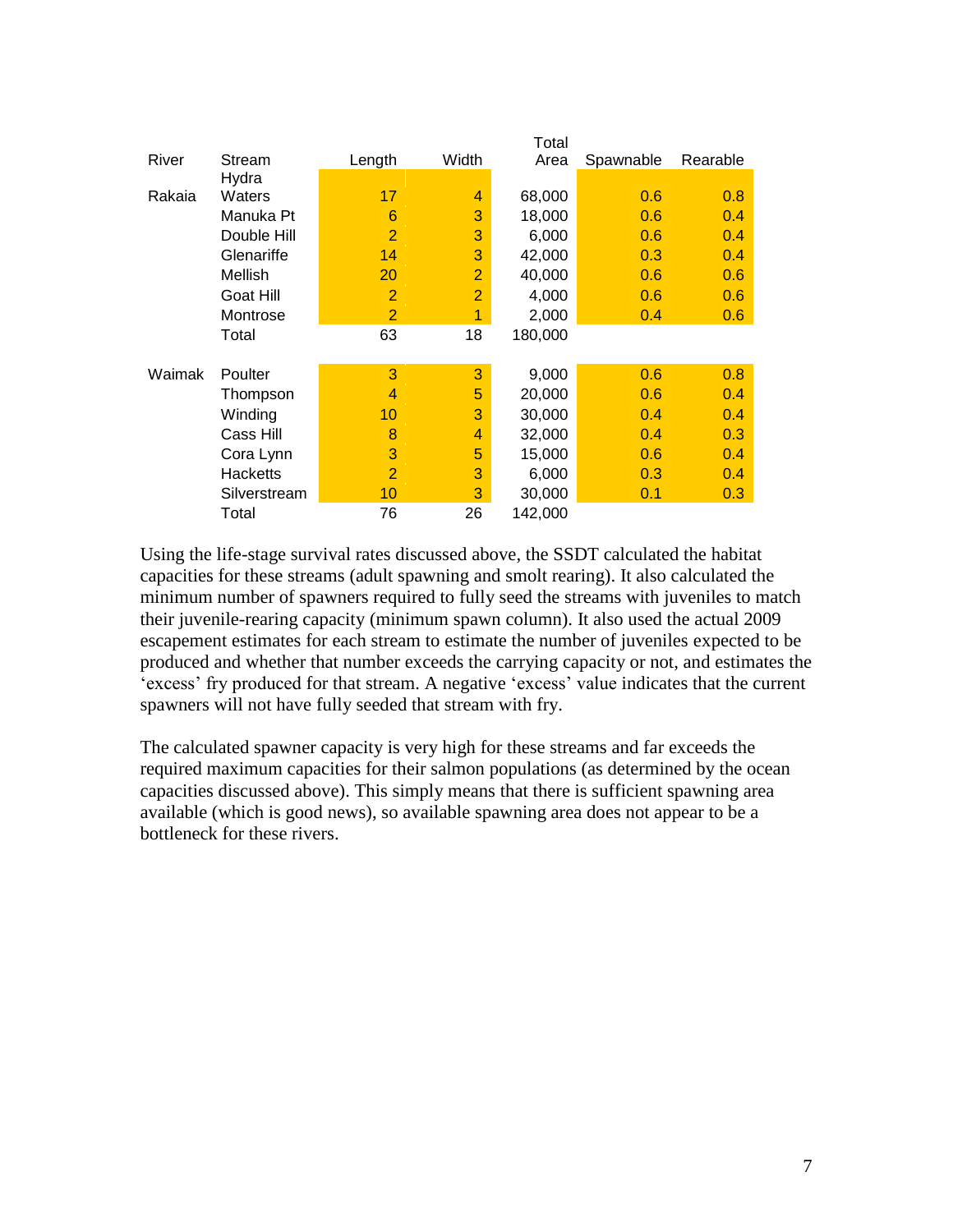|        |              |            |               |          | Min      |            |           |
|--------|--------------|------------|---------------|----------|----------|------------|-----------|
|        |              | Capacities | <b>Smolts</b> | Fry      | Spawn    | Actual     |           |
|        |              |            |               |          |          |            | Excess    |
| River  | Stream       | Spawners   | $(4+g)$       | $(0-2g)$ | Required | Return     | Fry       |
|        | Hydra        |            |               |          |          |            |           |
| Rakaia | Waters       | 40,800     | 54,400        | 272,000  | 725      | 1372       | 242,500   |
|        | Manuka Pt    | 10,800     | 7,200         | 36,000   | 96       | 618        | 195,750   |
|        | Double Hill  | 3,600      | 2,400         | 12,000   | 32       | 647        | 230,625   |
|        | Glenariffe   | 12,600     | 16,800        | 84,000   | 224      | 958        | 275,250   |
|        | Mellish      | 24,000     | 24,000        | 120,000  | 320      | <b>350</b> | 11,250    |
|        | Goat Hill    | 2,400      | 2,400         | 12,000   | 32       | 60         | 10,500    |
|        | Montrose     | 800        | 1,200         | 6,000    | 16       | 450        | 162,750   |
|        | Total        | 95,000     | 108,400       | 542,000  | 1,445    | 4,455      | 1,128,625 |
| Waimak | Poulter      | 5,400      | 7,200         | 36,000   | 96       | 537        | 165,375   |
|        | Thompson     | 12,000     | 8,000         | 40,000   | 107      | 50         | 21,250    |
|        | Winding      | 12,000     | 12,000        | 60,000   | 160      | 109        | $-19,125$ |
|        | Cass Hill    | 12,800     | 9,600         | 48,000   | 128      | 244        | 43,500    |
|        | Cora Lynn    | 9,000      | 6,000         | 30,000   | 80       | 127        | 17,625    |
|        | Hacketts     | 1,800      | 2,400         | 12,000   | 32       | 100        | 25,500    |
|        | Silverstream | 3,000      | 9,000         | 45,000   | 120      | 360        | 90,000    |
|        | Total        | 56,000     | 54,200        | 271,000  | 723      | 1,527      | 358,375   |

On the other hand, the smolt-rearing capacities of 108,000 for the Rakaia and 54,000 for the Waimakariri are a tiny fraction of the 10 million and 5 million fry targets, respectively, calculated above to reach the maximum target adult return. **This indicates that these rivers will not be able to reach their potential maximum production solely through wild spawning and rearing in the spring-fed streams.** The catch is that it is very likely that considerable production of juveniles also occurs in the braided channels of the mainstem rivers and other areas downstream of the spring-fed streams. However, a massive flood might be able to wipe out the mainstem production in a given year, reducing production of smolts to the small number that come out of the spawning streams. This is another very compelling reason to have a substantial hatchery supplementation program, as a safety precaution against severe flooding (which is all too common).

c) Which habitats are under-seeded with juveniles?

The SSTD calculation indicates that only the Winding stream is under-seeded with fry – all of the others have enough fry from existing spawners to fully seed them with fry to match their juvenile rearing capacity.

The point here is that there is probably no benefit to adding fry to a stream that already has enough fry in it to provide the maximum smolt output.

If there are sufficient spawners to fully seed the rearing habitat of the spring-fed streams, it might be concluded that fishing pressure is not a limiting factor to population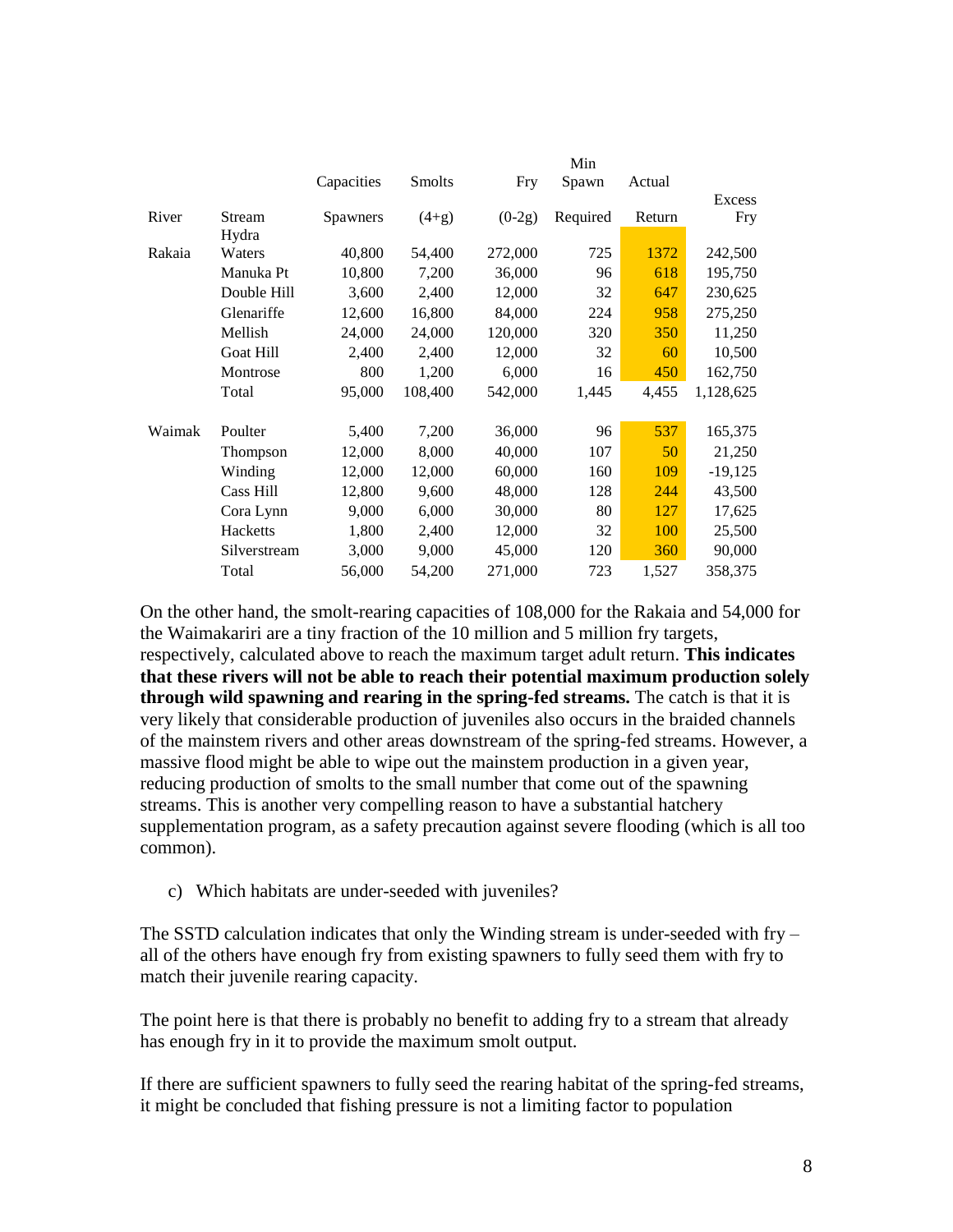abundance. However, there is clearly a great deal more rearing capacity in these river systems than is seen just in the spring-fed streams. Much of the over-production from spawners in these streams must survive to smolt in other parts of the system; in the braided parts of the rivers, in refuge channels at the margins of the rivers or in lowsalinity zones in the estuaries. This means that, while the obviously good rearing habitats are well-seeded with fry, most of the actual production comes from habitats that have been ranked as 'secondary' to date. It is these areas that have the potential for seeding with hatchery-produced juveniles.

d) How much stocking is required to make up for missing freshwater capacity?

The SSTD indicates that the spawners in the creeks are probably seeding the downstream portions of the mainstem rivers with considerable numbers of fry (the excess fry in the table). However, the total of the excess fry and the spring-fed smolt capacity is still less than what is required to meet the smolt targets discussed above in a). There is still room for millions of stocked fry in each of the rivers to meet their ocean-capacity targets.

The SSTD, while calculating the numbers of fish to stock, also gives us an indication of where to stock them – mainly in the mainstem rivers and other streams that are not on the list of spawning streams. The aim is to not over-seed streams that have already been adequately seeded by natural spawners, but to provide fry recruits to those other areas of the river system that have rearing capacity.

e) These questions lead to the final question of what would be a good plan to approach juvenile stocking.

Suggested Considerations for Planning Future Stocking Programs:

- Test the difference between stocking in 'productive' and 'secondary' streams, to determine whether assumptions about what is considered good rearing habitat versus poor rearing habitat are correct. In Canada, we have found that many streams that are highly turbid (similar to flooding NZ streams) are actually very productive rearing habitat.
- Test the difference between stocking in some locations and not stocking in other, similar locations, to determine whether stocking will provide an increase in overall adult return or whether stocking in apparently well-seeded habitat simply replaces one group of fish with another. In Canada, we try not to stock fish on top of existing well-seeded habitat to avoid replacing wild fish with hatchery fish, but there may be an additive effect in New Zealand. Using this stocking/not-stocking approach in similar un-seeded habitat may also help determine the amount of straying between populations, both stocked and wild. These effects would be expected to be quite variable from year to year, so this kind of test should be part of a long-term plan.
- Test stocking success by marking all or a proportion of the stocked fish with adipose fin-clips (see item 4 below).
- As much as can be afforded, rear fish to at least 4-5 grams before stocking, to maximize potential survival. I believe there are surplus fry currently available at the Montrose Hatchery for stocking. I suggest that, if it is affordable, these fish be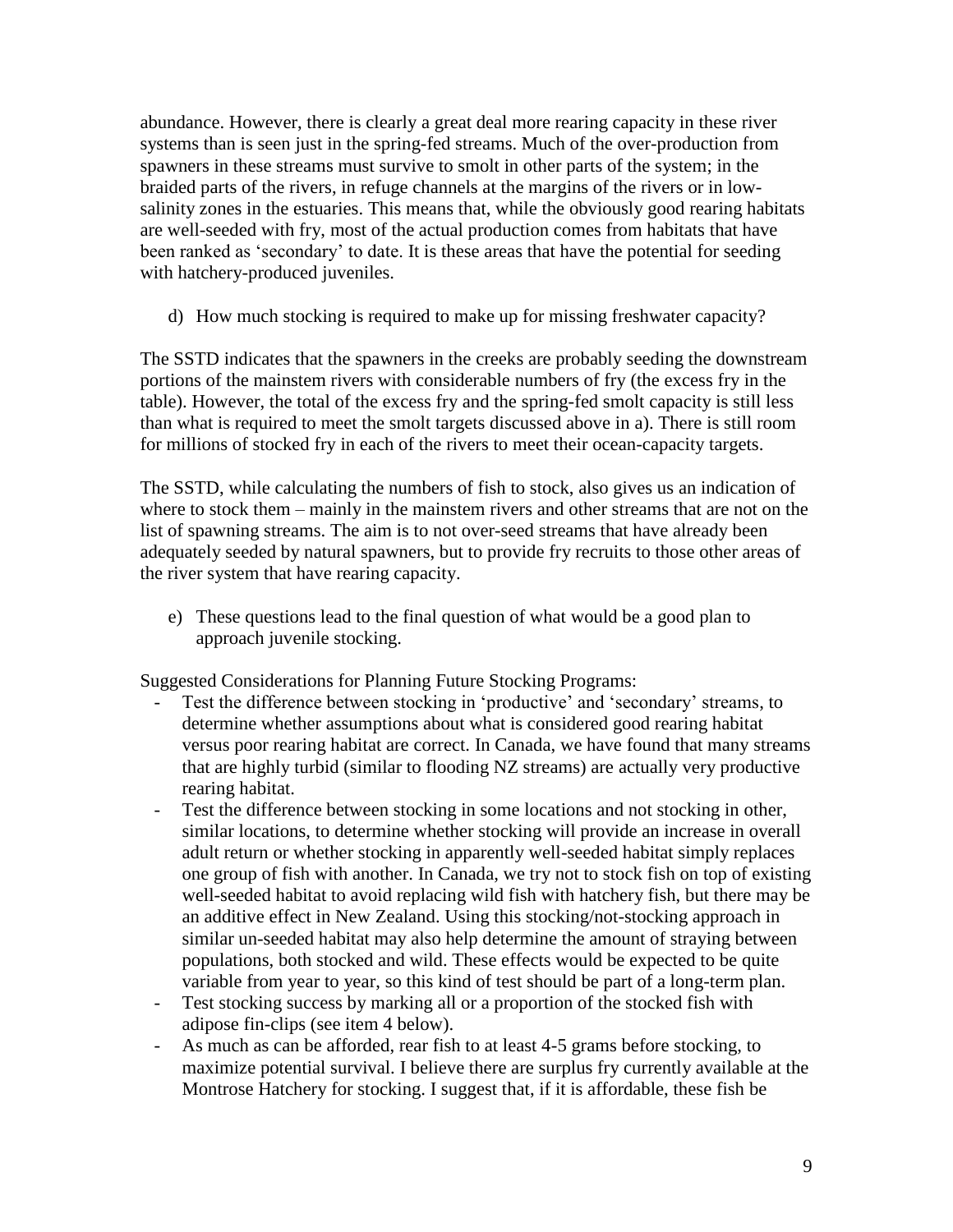reared to smolt size before release, rather than being used for fry stocking. Fry stocking would be expected to work best if it uses large numbers of fish spread throughout the potential rearing areas. If the fish are released high in the system, they should be able to disperse themselves downstream, as wild-spawned fish do.

- The fish destined for the Waimakiriri might be preferably reared at the Isaacs Hatchery, to encourage return to that system.
- If necessary, allow stocking from one watershed to another. There may be an advantage to using fish from the same stock in trials in different watersheds. In addition, hatchery fish obtained from Montrose Hatchery stock may be more suitable for upland stream stocking in the Waimakariri than fish obtained from returns to Silverstream Hatchery, which is located near the river mouth. The difference in survival rate could be studied by stocking adjacent secondary streams with fish from different sources and seeing whether the returns were measurably different.
	- f) Limitations of the Salmon Stocking Decision Tool

The calculations in the SSDT are based on values that are rough estimates for the populations evaluated. Increasing the precision of these estimates will increase the utility and accuracy of the tool:

- Spawner estimates: the current Area Under the Curve technique relies on aerial counts that are usually fairly reliable since the stream waters are very clear, and an estimate of residence time that may be quite variable from year to year. Work with the Didson fish counter should improve the accuracy of the estimates of total spawners.
- Catch estimates: the total population size for each river is comprised of the combination of the catch and escapements to the tributaries. Catch monitoring is done through phone surveys, which seem to be an inexpensive and effective way to get good information. The data could be tested and perhaps improved if a larger proportion of licensed fishers were surveyed, and compared to on-site inspections of anglers by F&G staff.
- Survival rates: the life stage survival rates used by the SSDT are estimates based on Canadian experience. These values may not be applicable to New Zealand streams, since the graywacky shingle found in NZ streams is quite different from the glaciated gravel in Chinook salmon spawning streams in Canada.
- Stream rearing capacity: the estimation of stream carrying capacity, especially for rearing juveniles, could be much improved by the collection of some field data over several key sites over different years. The numbers that I have used come from Canadian experience, but, for instance, we do not even have tall tussock grass riparian habitats (like the Hydra Waters) in Canadian salmon streams, so the estimates may not be characteristic of New Zealand streams.
	- g) Resources: I have provided a working copy of the Salmon Stocking Decision Tool on my website at: [www.fishbiologycongress.org/newzealand.](http://www.fishbiologycongress.org/nz)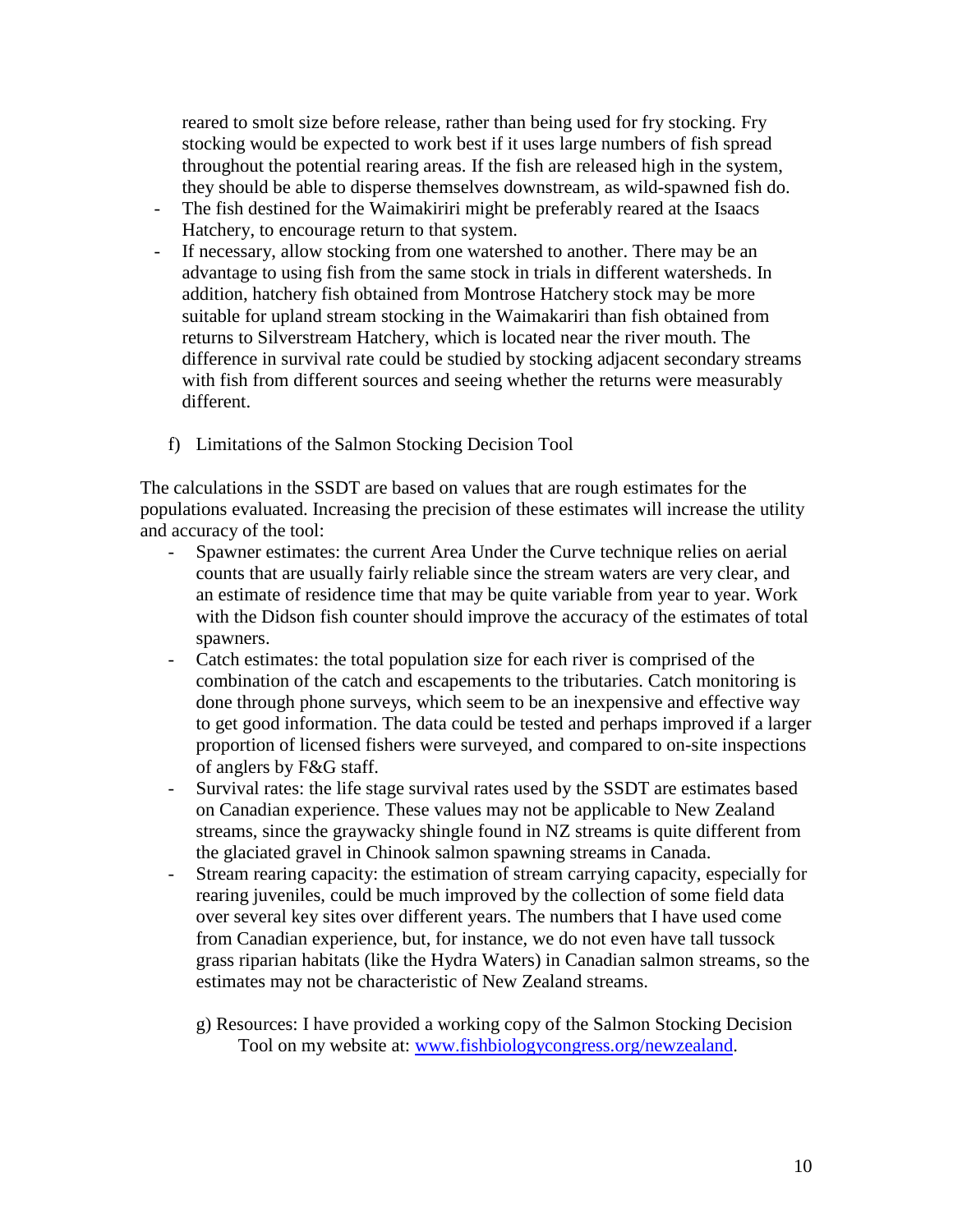3. "Don't worry about genetics – this is not your main problem."

The northern hemisphere literature about salmon contains many cautionary tales about how the use of hatchery fish may have negatively affected the genetics of native populations and may have been a factor in the decline of productivity over time. However, as I have indicated in my PowerPoint presentation, these concerns that come mainly from the US hatchery system are basically irrelevant to the NZ situation (as they are to a large extent to the Canadian situation). I have provided some cautionary guidelines for readers of this literature in Appendix 2 of this report.

In short, the US Pacific Northwest (Washington, Oregon, Idaho and California), there has been a long history of stocking fish from one watershed into other watersheds, over top of existing wild populations. Therefore, a 'hatchery' fish in this case is also an 'introduced' fish that may not have the correct local adaptations for optimum survival in the new environment. Current 'hatchery reform' initiatives in the USA recommend that fish stocking be limited to the use of local stocks if those fish might also try to spawn in the wild. The purpose of this cautionary approach is to preserve locally adapted gene complexes that are postulated to have taken hundreds or thousands of years to develop into distinctly different populations.

Since all of the Chinook salmon in New Zealand were introduced to the Waitaki only 100 years ago, gradually colonized the other streams since then, and have been exposed to considerable straying (both natural and artificial) during the interim, there has likely been very little reproductive isolation to produce genetically distinct populations. In North American parlance, these populations would be considered to be closely related metapopulations of a single genetic unit, (Conservation Unit according to the Canadian Wild Salmon Policy and Evolutionarily Significant Unit according to the US Endangered Species Act).

In Salmon Enhancement, it is always wise to use the closest, most clearly locally-adapted population for stocking purposes. Failing availability of the local population, the nextbest source for fry- or smolt-stocking would be the next closest population, geographically or genetically. For New Zealand, I suspect that the populations are so closely related genetically that there should be no problem (and history seems to have borne this out) stocking fish from one stream or watershed into another.

Although this might seem contrary to the current world-wide trend of severely limiting the introductions of new genetic material into old populations, I would suggest that New Zealand Fish and Game consider seeking permission to bring some further genetic diversity to the existing salmon populations by importing some more gametes from other populations. Every salmon population in North America (and Eurasia) receives a constant trickle of genetic material from strays from neighbouring populations.

Resources: I have included a review paper about the 'hatchery/wild' salmon debate on my website at: [www.fishbiologycongress.org/newzealand.](http://www.fishbiologycongress.org/nz)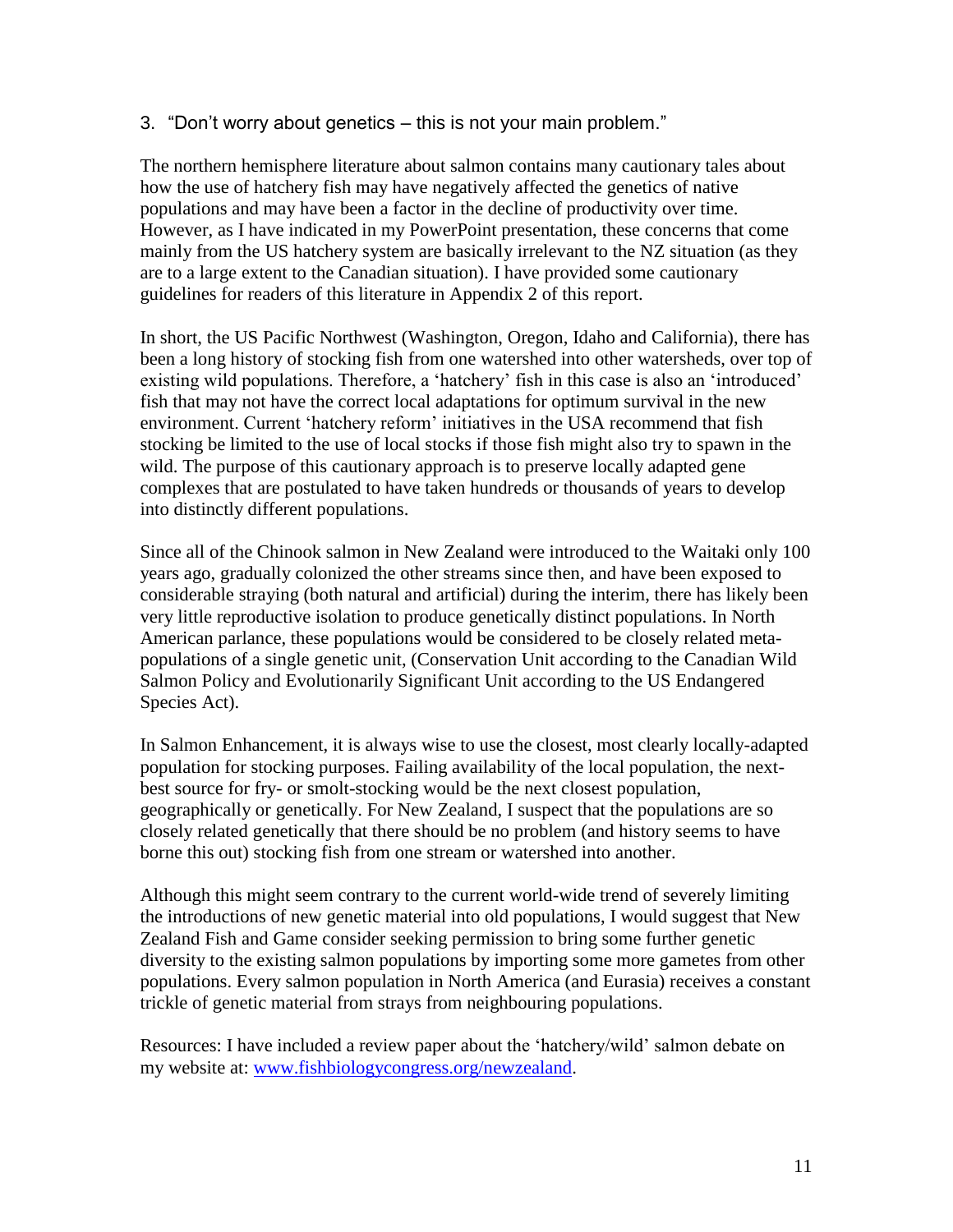4. "Monitor your stocking activities – move to marked fry or smolt stocking in productive areas, and use tests and controls."

One of the most important considerations in any action to enhance a salmon stock is to be able to determine whether your actions were beneficial or whether the changes that you see in the future were caused by factors outside your control. Therefore, in stock enhancement, it is vitally important to mark at least a proportion of the enhanced fish so that their impact can be assessed.

In the case of enhancing NZ Chinook, I suggest that all of the fish produced through the hatchery program in future years be marked in some way so that they can be distinguished when they return as adults and the hatchery program can take credit for their production. This will also help to determine the actual productive capacity of the natural streams (in their current state).

The best scenario would be if all of the hatchery releases were marked distinctively, so that their origin could be determined. This would require coded-wire tagging, which is prohibitively expensive. The next best scenario would be if the fish were mass-marked in an easily recognizable way so that they could be distinguished from the progeny of wild spawners.

However, even fin-clipping fry can be time-consuming and expensive. An alternative would be to fin-clip a proportion of all hatchery releases. The higher the proportion, the better, but I would suggest that a minimum of 10%, and preferably 25-50% be set as a goal. Thus, when fin-clipped adults (or fingerlings or smolts) are captured, their abundance can be estimated by multiplying by a simple expansion factor. It would be important for all hatchery releases to have the same proportion of fin-clipped fish, which will take some coordination between the different hatcheries.

It should be noted that egg planting, as it has been traditionally carried out in New Zealand, does not allow for determining the origin of any subsequent life stage. It is much preferable to incubate the eggs right through to the fry stage and, after a short period of feeding to the 1-2 gram size, planting them into streams at a time concurrent with the local fry emergence and downstream migration.

Rather than spending time ova-planting, the same volunteer crews could periodically visit various streams (both stocked and not, to see the difference) and conduct fry enumeration tests to get a better handle on their rearing capacities. This kind of work can be fairly simple to do and, properly organized, could be a lot of fun for a day out.

Resources: I have included references on how to sample adult and juvenile salmon on my website at: [www.fishbiologycongress.org/newzealand.](http://www.fishbiologycongress.org/nz)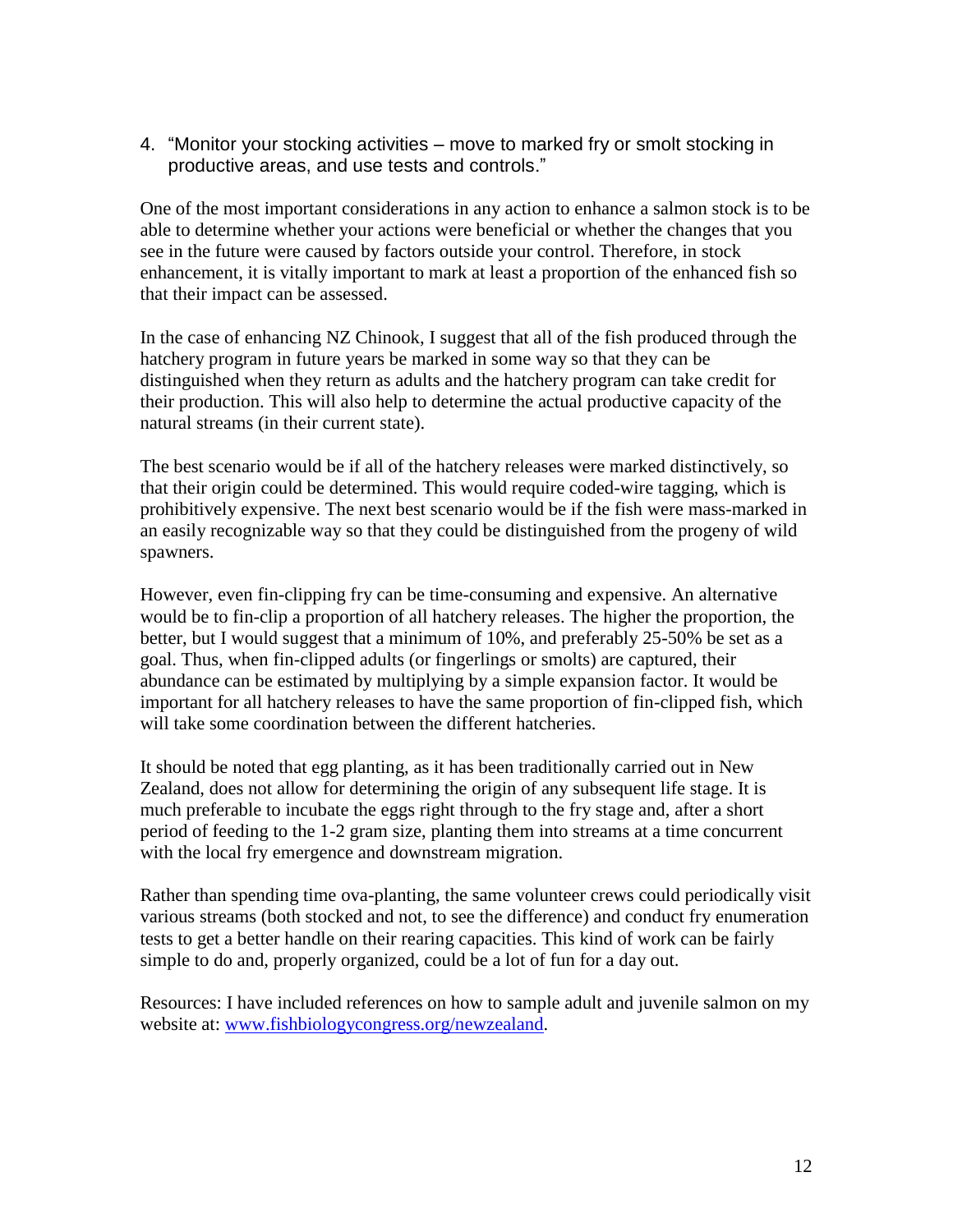5. "Tighten up your fish culture procedures (to avoid future problems)."

The fish culture operations that I saw in New Zealand reminded me of the early years of the Salmonid Enhancement Program when we were starting to learn about how to raise fish. Our current operations have matured a great deal since then, with lots of quite fancy facilities and sophisticated techniques, but the fish culture is basically the same – a group of dedicated people who want to provide the best care for the fish in their charge. The knowledge and skill required for expert fish culture takes time and devotion to develop, but it can be a very rewarding journey with endless opportunities for learning.

At the SEP in Canada, we train our fish culturists on the job and through courses designed to increase their understanding of the issues facing fish in culture. Over time, some of the people who are participating in the fish culture and other activities in New Zealand will become experts and can organize training and set standards for others.

Some resources that I have included on my website at: [www.fishbiologycongress.org/newzealand.](http://www.fishbiologycongress.org/nz)

- New Zealand Fish Culture Management Plan: I have drafted a plan to be revised by local workers that outlines basic principles of good fish culture and works towards setting standard operating procedures for hatchery operations. Each SEP hatchery has written up the main steps that they take in conducting fish culture operations, from brood stock capture and holding to the release of juveniles. They are specific to each hatchery but have many common elements. Likewise, SOPs for NZ operations should also be flexible enough to allow for creativity and initiative, while setting standards of quality for operations.
- The Volunteer Egg Take: this guide book was written by a SEP Community Advisor to help volunteers get a good start at good practice in taking eggs.
- Fish Health Course and Presentations: this comprehensive manual is the material used in teaching our fish culturists about health issues in salmon.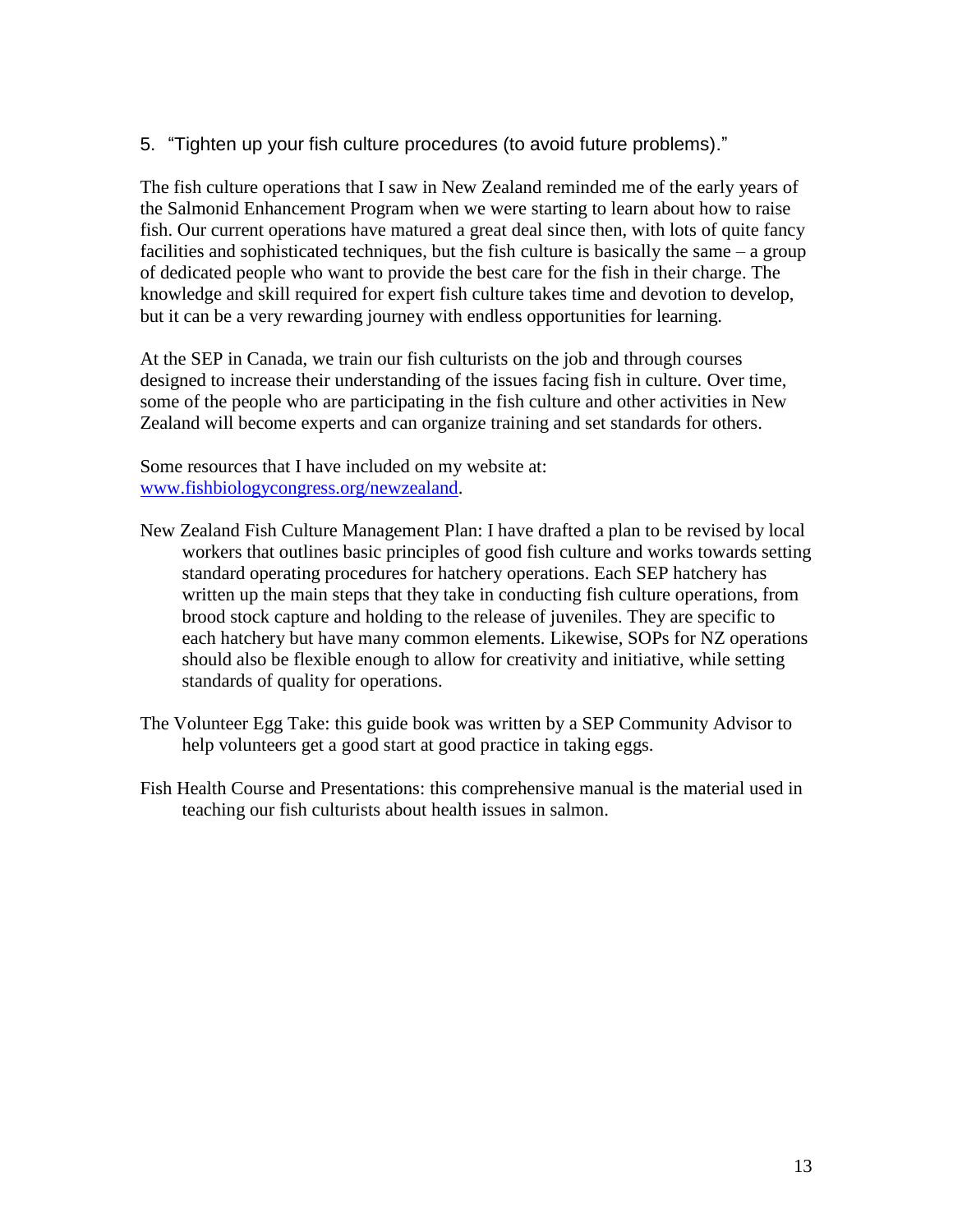#### 6. "Nurture your volunteers, they are your best resource."

Volunteer help is a major component of the Canadian Salmonid Enhancement Program, with over 10,000 people per year participating in projects and thousands of children using SEP resources to learn about salmon. The fairly small-scale program in New Zealand should be able to provide most of its services through volunteer effort. Paid staff should probably concentrate on finding, organizing, training and encouraging volunteers and leveraging resources in combination with partners (for funding, equipment and expertise), rather than on doing the work themselves.

I have included numerous documents that will give direction towards maximizing volunteer efforts on my website at: [www.fishbiologycongress.org/newzealand.](http://www.fishbiologycongress.org/nz)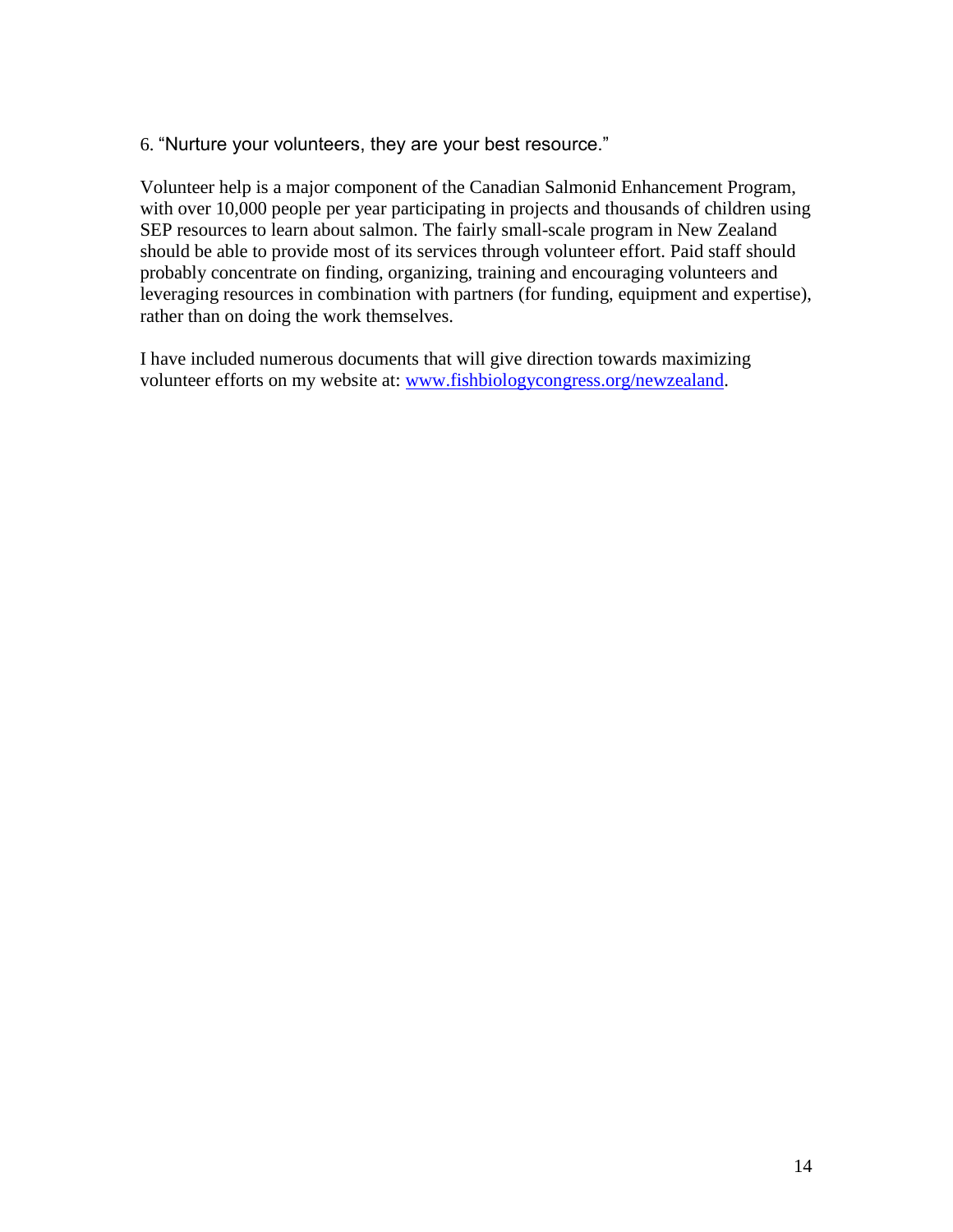#### **Appendix 1. Comments on the South Island Sea Run Salmon Management Plan**

This plan is very comprehensive and well written. I agree with and applaud by far the majority of statements, policies and methods outlined in the plan. I only have comments about one section, 3.2 Stocking. My concern is that the cautious approach recommended for using hatchery fish will unnecessarily limit the opportunities for increasing and stabilizing salmon populations.

- Under Objective 3.2. Explanation, there is a statement that changes in body characteristics have been seen between different streams, and this is treated as evidence that there has been divergent evolution within these streams and that transfer of fish between them would "threaten this process of adaptation." The differences between streams is most likely phenotypic and not genetic in nature, since it is highly unlikely that functional genetic differences would have evolved within the short time that Chinook salmon have been in New Zealand. I would recommend that this part of the discussion be removed and discussion of the genetic differences between salmon in different rivers only be discussed after there is concrete evidence derived from genetic testing. It is be expected that the Chinook salmon in all New Zealand rivers will be shown to be very closely related (due to their very recent introduction, many transfers and substantial interbreeding) and would be considered within a single 'conservation unit' (in Canada) or 'evolutionarily significant unit' (in the USA).
- Bearing in mind that the genetic attributes of 'wild' salmon populations are very new to New Zealand, under little threat from hatchery releases and may in fact not be as ideal as they are assumed, I would suggest rephrasing Policy 3.2.1 to the following: "Stocking programs shall be designed so as to supplement existing wild populations, rather than replacing them." This would encourage the rational use of stocking (as I have argued within the main body of my report under 'Stocking') leading to a more effective outcome, and also allow for opportunities to increase genetic diversity for future populations.
- Under Method 3.2.1.1, I would suggest a modification: "Salmon and salmon ova should preferably be sourced from within the catchment where stocking is to take place, however, some sourcing from outside the catchment to supplement genetic diversity or to provide fish with similar traits to new stocking areas should not be also be considered acceptable."
- Under Method 3.2.1.2, I would suggest changing "for the protection of wild salmon populations" to "for the enhancement of salmon populations."
- I would suggest that Method 3.2.2.1 be dropped, since, if such releases had not occurred in the past, New Zealand would not have had any Chinook salmon populations. I think it would be fine to close off some watersheds to salmon to protect native fish populations (as under Policy 3.2.5), but this seems a bit draconian and contrary to the stated mission of the Plan. This comment also applies to Method 3.2.5.1.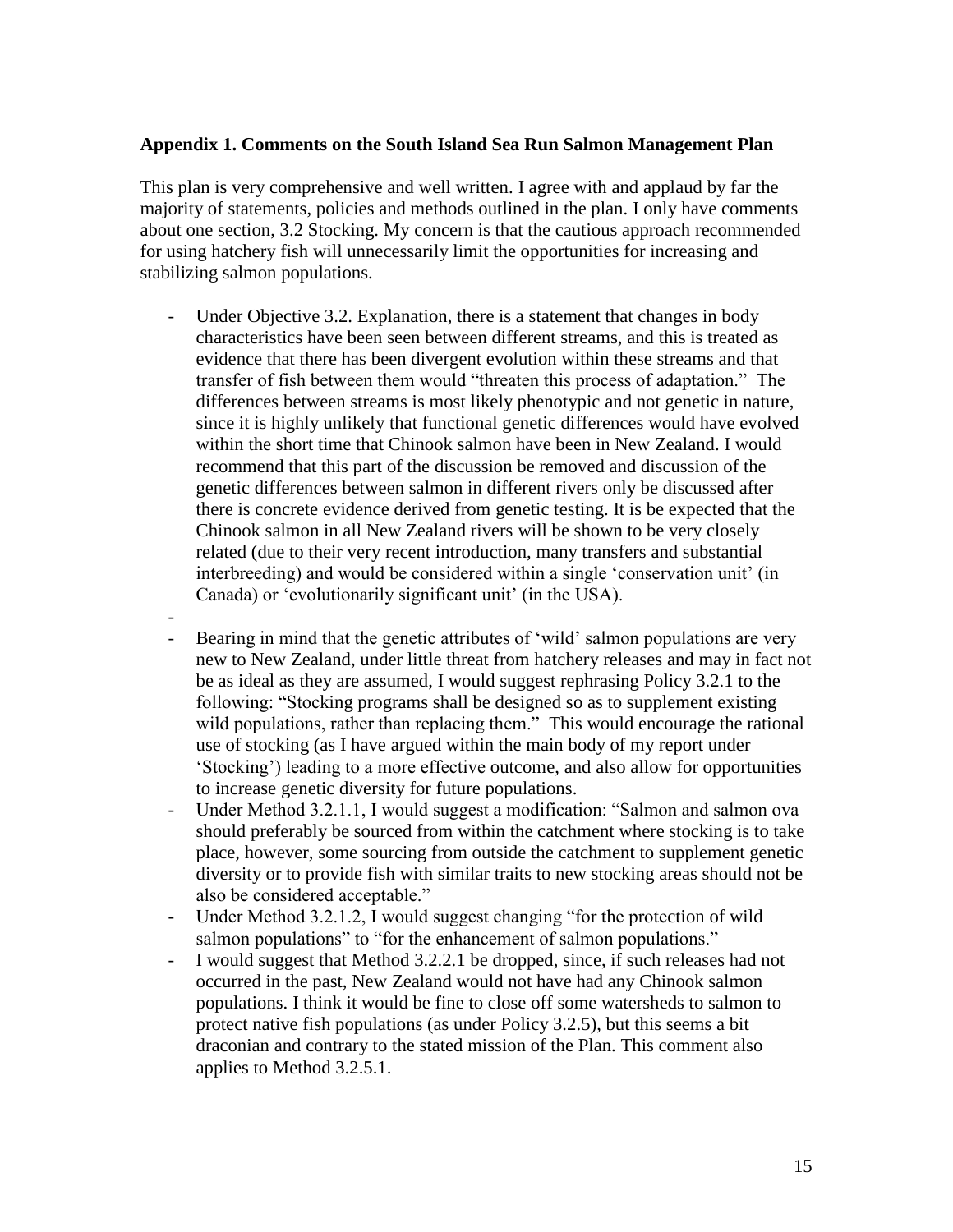- I also suggest that Method 3.2.5.2 be modified to state that 'some' catchment reaches that are inaccessible to salmon will be protected from salmon releases to protect native fish, but I did not get the impression that there is a lot of value in 'indigenous fisheries values' in New Zealand, so this Method may be precluding opportunities that would not have negative impacts on other fish populations. I suggest that a survey of potential 'inaccessible salmon rearing reaches' be conducted, and if no impact is expected from salmon releases, they be allowed. There seems to be a very limited amount of quality salmon juvenile rearing habitat in New Zealand, so cutting off the opportunity to use reaches above salmon barriers for fry outplanting seems unnecessarily restrictive.
- A final cautionary comment on section 3.3.1 about trying "to develop techniques to predict salmon returns" similar to those used in North America. An enormous amount of effort has been spent in trying to predict salmon run size in Canada and the USA using a wide variety of simple and extremely complicated models. These efforts have, much too often, been to no avail, not even able to accurately predict the general ball park figure for actual returns. It seems to be beyond our current ability to predict the distant future with any accuracy. I would recommend that New Zealand continue to try to understand the dynamics of salmon population productivity in the stream and ocean, but wait until there are actual signs of salmon returning to terminal areas before making predictions of run size for management purposes (in season estimates).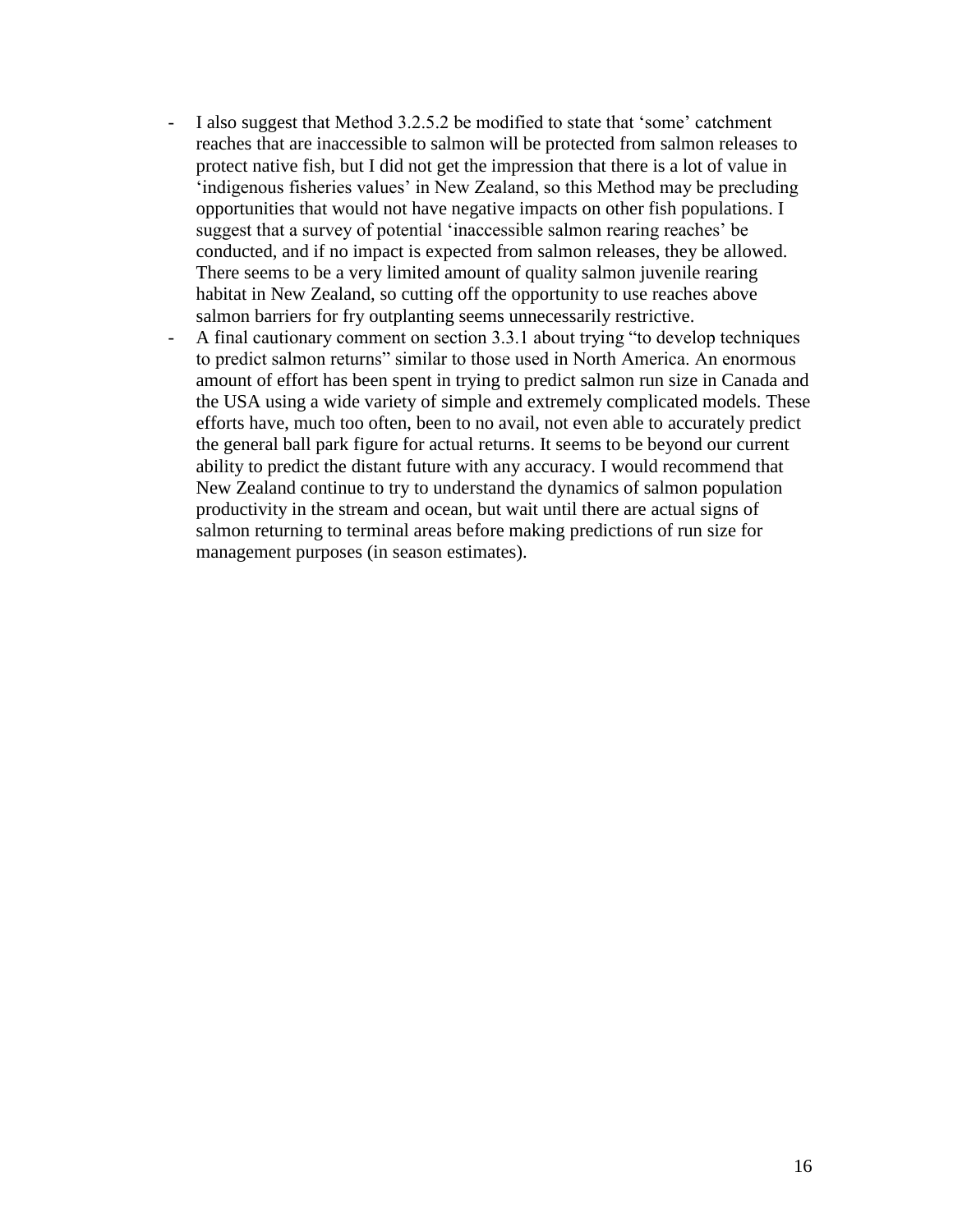## **Appendix 2. Common Mistakes in Assessing Hatchery/Wild Fish Interactions**

There is a large literature around the topic of the negative effects of hatchery propagation on populations of wild fish, particularly in the Pacific Northwest of the USA. However, there are several 'misconceptions' that occur throughout this body of literature that should be considered by any reader who is trying to get to the bottom of this issue. These include:

- 1. Blaming 'hatcheries' for problems that are really the responsibility of fisheries 'management.' This would include:
	- Changing the run timing of a stock by selecting only early- or latereturning broodstock,
	- Not using all age classes of adults for broodstock (e.g. jacks),
	- Over-harvesting wild fish stocks because there are many 'hatchery' fish available nearby,
	- Out-planting more juveniles than the rearing capacity of habitat can handle,
	- Out-planting 'hatchery' juveniles on top of a pre-existing 'wild' stock, causing excessive competition and reduced productivity of the 'wild' stock.
- 2. Labeling 'introduced' fish as 'hatchery' fish. Many hatchery systems have distributed juveniles without regard to their origin and we would expect that nonnative fish should perform worse than fish that are locally-adapted. However, the poorer performance is not because the fish were raised in a hatchery, contrary to the conclusions of several papers, but because management decided to use nonnative (poorly-adapted) fish for stocking.
- 3. Claiming that 'hatchery' fish are inferior to 'wild' fish because they look or act differently. Different stocks of fish have different characteristics (run timing, adult size, freshwater residence time, body shape, behavioural responses), that are both genetically and environmentally (e.g. rearing conditions) controlled. These differences represent the adaptation of fish that may be equally fit to different conditions, not 'better' or 'poorer' adaptation. If fish are to be proven 'less fit,' these simple differences are insufficient evidence.
- 4. Consider 'phenotypic' differences to be genetic. Salmon with exactly the same genetic make-up can have vastly different expression of their genes in phenotypic characteristics. This is one of the most important weapons in the salmon's arsenal for survival, its phenotypic plasticity. Observation of differences in salmon responses to the environment is not evidence of differences in genes.
- 5. Blaming 'founder effect' problems on hatchery operations. While it is true that some hatcheries started their programs with very few fish (small genetic diversity), the problem was that there was not many fish available, so the 'founder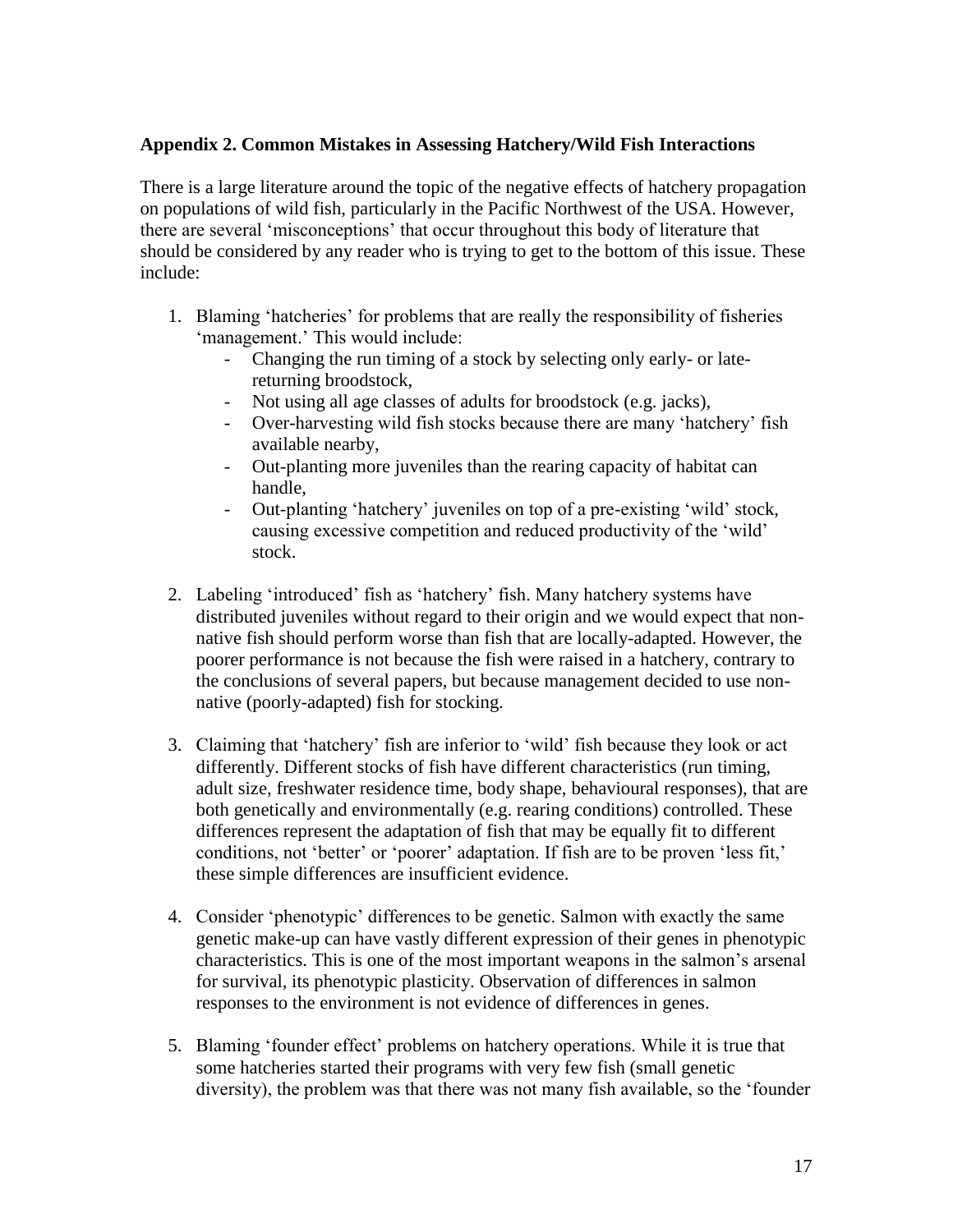effect' would have been just as bad for 'natural' spawners. Of course, the purpose of a hatchery program is to multiply the number of fish available and therefore avoid the genetic bottleneck that is produced by small, naturally spawning populations. Recent studies have shown that if a stock can be kept to a reasonable population size, genetic diversity will not be lost.

- 6. Saying that survival under 'hatchery' conditions is evidence for 'domestication' or 'adaptation.' Since hatcheries are designed to provide the best conditions for fish to survive (clean, cool water; highly nutritious food; protection from predators), fish do not have to become specially 'adapted' to survive in the hatchery. The 'domesticated' descriptor indicates that fish have become so dependent on the cushy conditions in the hatchery that they are incapable of surviving in the wild. This effect has never been shown.
- 7. 'Garbage-in, garbage-out' models. Several papers describe computer models that make predictions about future survival or genetic ability of fish stocks. When they make the initial assumption that 'hatchery' fish will perform worse that 'wild' fish, their simulation results that show different performance should be no surprise.
- 8. Ascribing all mortality to genetic inadequacy. Fish die of many things and with an ocean mortality rate over 90%, most mortality is the result of bad luck, not bad genes. Many studies assume that all the fish that survive have better genetic ability than all those that don't.
- 9. Mix-up different definitions of 'fitness.' The common understanding of the word 'fitness' is the ability to survive into the future. This can be both the genetic ability (the 'right' genes) and the learned ability (the 'skills' required). The vast majority of fish have these characteristics. However, circumstances (the presence of food or predators, etc.) may not allow these perfectly healthy (both genotypically and phenotypically) fish to survive. The Geneticist's definition of 'fitness,' however, is a measure of the actual number of offspring produced by a fish. It may not have any more 'talent' than a fish that did not produce offspring (in fact, it may have been less 'fit' (strong, fast, etc.) to survive than a fish that died before reproducing), but it was luckier. Therefore, the Geneticist's definition of 'fitness' does not mean that the fish is necessarily more 'fit' (locally adapted) in the common use of the word.
- 10. Inadequate statistical control of experimental procedures and analyses. This includes a variety of possible errors such as:
	- Failure to have a clear hypothesis you need to be testing something, not just shopping for interesting relationships
	- Selection of inappropriate experimental subjects and test conditions
	- Lack of adequate replication and sample size
	- Lack of independent controls
	- Failure to account for observer bias in behavioral experiments